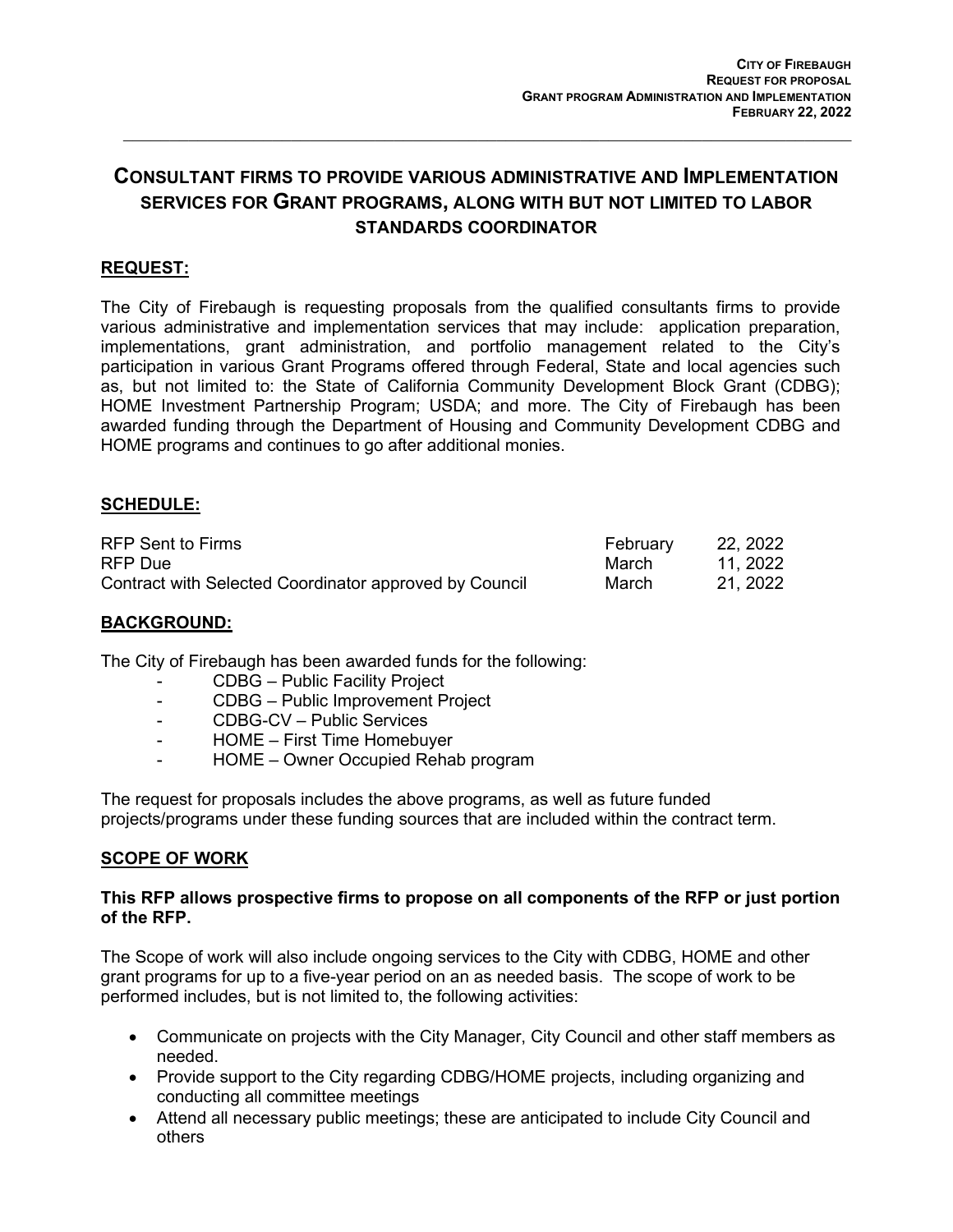- Develop an RFP/RFQ to obtain engineering and design services to carry out proposed projects
- Environmental Compliance
- Assist the City Council in identifying preferred improvements to construct and ensuring engineering and design plans incorporate City's recommendations
- Handle program's public participation and facilitation efforts
- Provide assistance, when needed to the engineer in preparation bid documents, including Davis-Bacon wage rates, contractor bid forms, and all HUD requirements
- Participate in pre-construction conferences and Fair Labor Standards compliance
- Complete Contract Information Reporting Form and Contractor Eligibility Verification
- Provide information to the contractor including Davis-Bacon requirements . Federal Labor Standards Guidebook for payroll forms and statement of compliance
- Review weekly payrolls submitted by contractor and do weekly compliance review
- Review documents submitted by contractor for reimbursement, including signed lien waivers
- Monitor all construction activities and record progress; however, the Administrator is not expected to serve as the project inspector
- Work with the City Finance Director on CDBG/HOME grant drawdowns
- Prepare and maintain public information record and files
- Prepare and submit required materials and financial reports
- Prepare and submit required material and financial reports for funds request
- Complete closeout documents in preparation on the final drawdown
- Prepare for, and attend, monitoring visits that may be conducted
- Carry out any other Special Conditions or other requirements

Under the general direction of City staff, the consultant shall perform all Labor Standards Coordinator's duties as delineated in the current CDBG Grant Management Manual. Responsibilities include but are not limited to the following: Ensure that bid packages and construction contracts include all CDBG required language, form and wage decisions; attend both the pre-bid meetings and pre-construction conferences to inform potential bidders of the labor standards and equal opportunity obligations; ensure that all contractors are not debarred and are licensed, review all certified payrolls, conduct on site interviews with employees, and resolve payroll problems prior to authorization of pay request; provide weekly written contractor review summaries to the City; provide monthly reports to the City regarding compliance and prepare semi-annual and final labor standards reports.

All record keeping and file maintenance issues related to labor standards compliance shall be the responsibility of the consultant. However, all records and files shall be available to the City at all times and will be delivered to the City upon completion of the project.

## **REQUEST FOR PROPOSALS:**

## **1. Submittal Description:**

The response to the "Request for Proposals" must be made according to the requirements set forth in this section, both for content and sequence. Failure to adhere to these requirements or to include conditions, limitation or misrepresentations may be cause for rejection of the submittal.

Statements are to include the experience as it pertains to: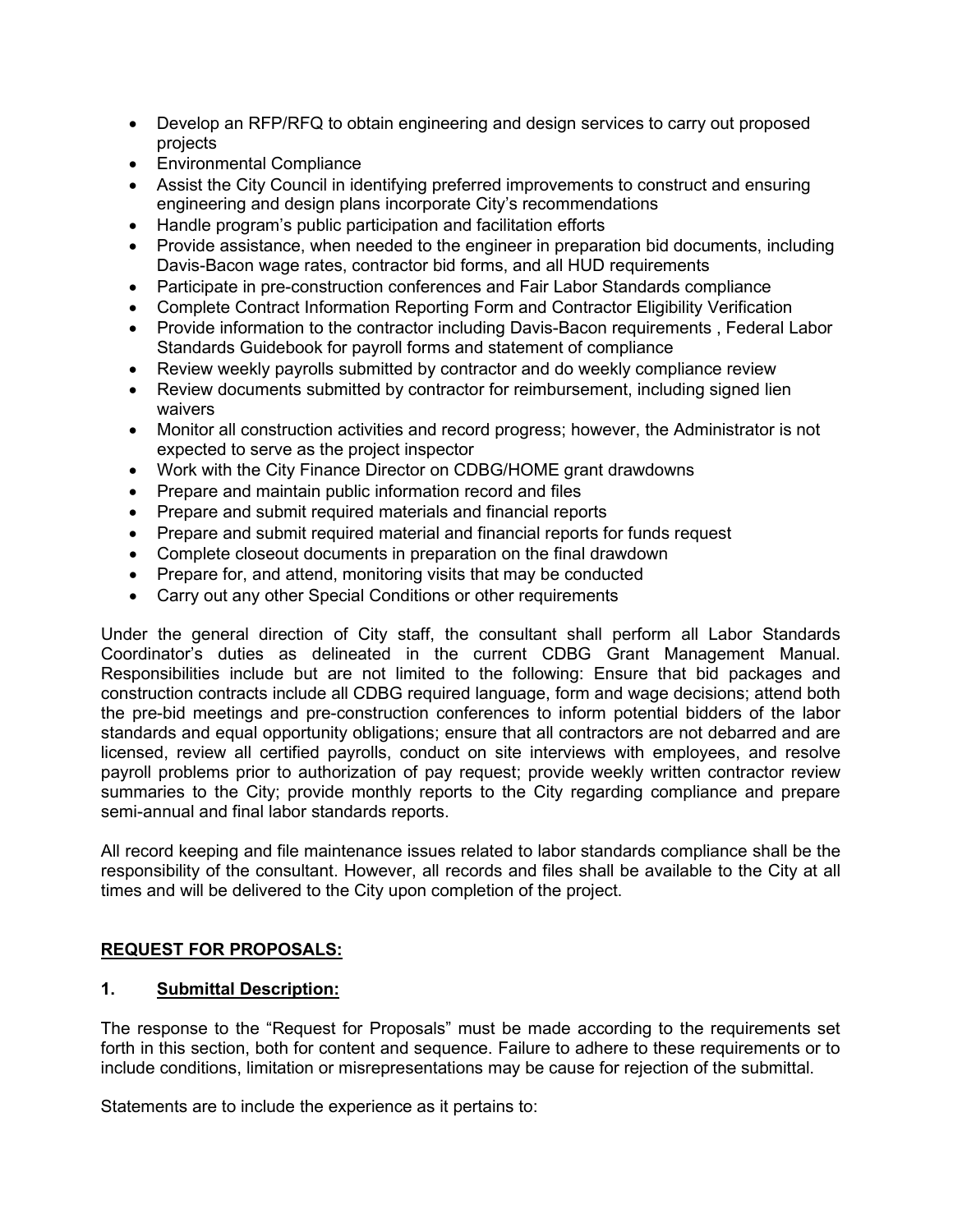- CBDG / HOME grant application, implementation, and grant administration
- CDBG / HOME Program Income (PI) and its reuse
- Grants for which your firm is experienced in preparing applications, conduct the work, and provide grant administration and indicate familiarity with CDBG / HOME funding procedures (experience in and knowledge of CDBG Labor Standards Compliance Regulations);
- Provide the name and telephone number for a minimum of three references for work performed.
- A brief history of the consultant and a description of the consultant's ability to provide the request services.
- Knowledge of the City of Firebaugh, (List any previous experience with the City);
- Description of proposed scope of work and methodology, including schedule:
- List of relevant project experience of similar work performed by the firm, including location and type of project. Provide the name and telephone number of a reference for each project listed;
- Description of proposed cost including:
	- A. Hourly rate for each staff member, who would be assigned to this project.
	- B. Timeline and cost chart. Breakdown the project into phases or tasks. Show estimated amount of time to complete each phase or task, by whom and associated cost.
	- C. Indicated other expenses that are requested to be reimbursed.
	- D. Propose method of compensation (i.e. hourly, percentage of construction cost, etc.)

## **2. Proposal Submittal:**

:

- A. Submit RFP via mail or email as follows:
	- 2 copies of RFP

Rita Lozano, Deputy Clerk City of Firebaugh [deputyclerk@ci.firebaugh.ca.us](mailto:deputyclerk@ci.firebaugh.ca.us)

- B. RFP shall be received no later than 4:00 PM March 11, 2022 all proposals received after this date and time will be rejected.
- C. It is understood and agreed that the proposer claims no proprietary rights to the ideas and written materials contained in or attached to its proposal. Proposals will be maintained as confidential until recommendation is submitted to the City Council at which time all proposals will be public record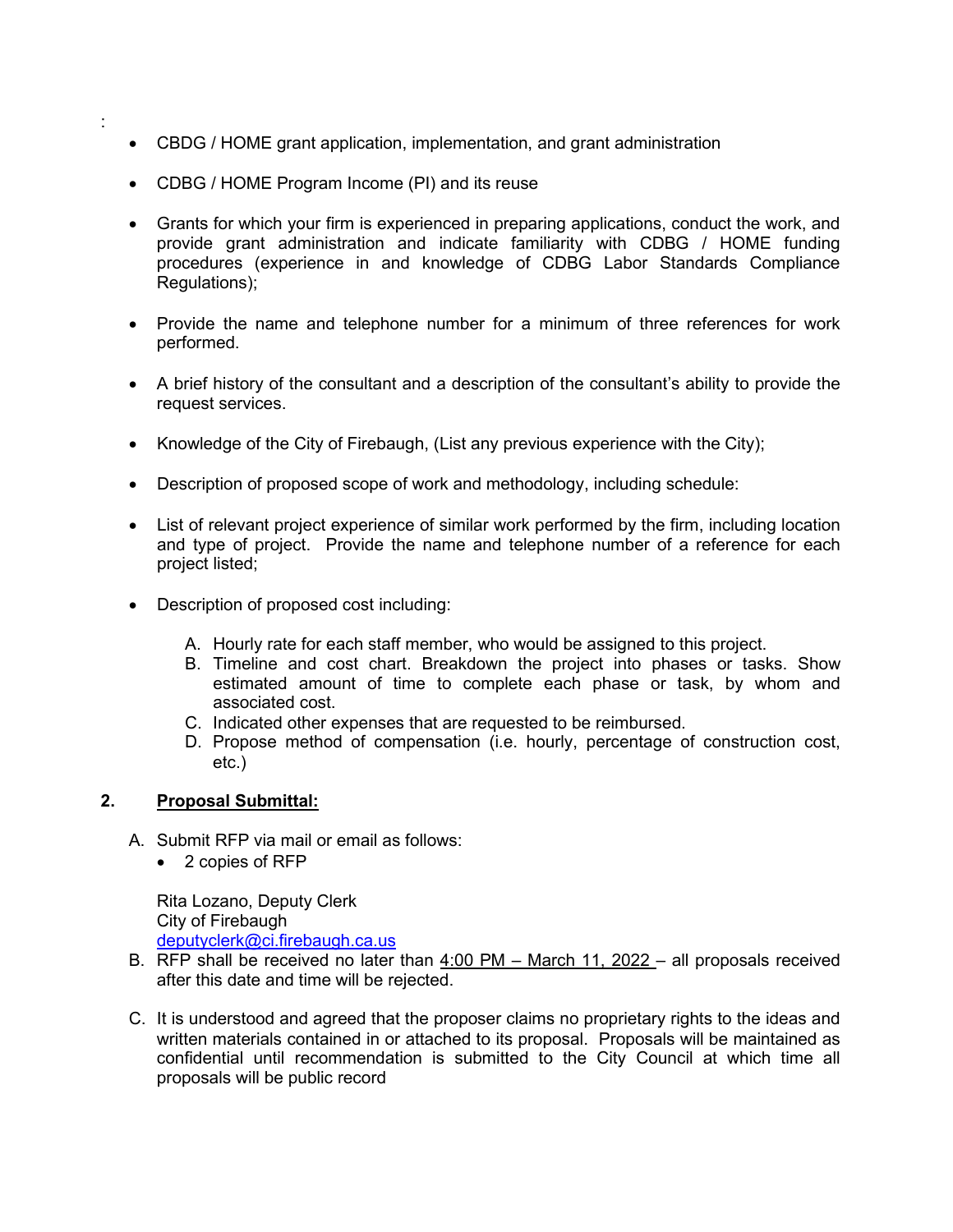## **3. Proposal Evaluation Criteria:**

The initial review of all proposals will be to evaluate to ensure they meet the following minimum requirements:

- A. The proposal is complete and in required format and is in compliance with the RFP.
- B. Prospective firm agrees to meet, **by inclusion of such statement in submittal letter,** to all State and Federal requirements as required by the various funding sources of the projects; as outlined in attachments and further outlined in agreement available upon request.

The City reserves the right to reject any and all proposals submitted, to request clarification of services submitted, to request additional information from competitors, and to waive any irregularity in the proposal and review as long as City procedures remain consistent with State Department and Community Development procurement requirements. The City may award separate contracts to firms interested in proposing on portions of the RFP.

Failure to meet these requirements may result in the proposal being rejected. No proposal shall be rejected if it contains minor irregularities, defect, or variation of the irregularity; defect or variation is considered by the City to be immaterial or inconsequential. In such case, the Proposer will be notified of the deficiency in the proposal and given the opportunity to correct. The City may elect to waive the deficiency and accept the proposal as submitted. **The City reserves the right to reject all proposals.**

|                                                                        | Points Available |
|------------------------------------------------------------------------|------------------|
| General firm and/or individual experience:                             | 30               |
| Specific Grant Application, Implementation &<br><b>Administration:</b> | 30               |
| Knowledge of the City of Firebaugh:                                    | 15               |
| Capacity to perform the Scope of Work:                                 | 10               |
| <b>Staff availability:</b>                                             | 10               |
| Hourly rate schedule:                                                  | 5                |
| Total:                                                                 | 100              |

Evaluation Score Methodology:

# **4. Disputes Relating to Proposal Process**

In the event a dispute arises concerning the proposal process prior to the award of the contract, the party wishing resolution of the dispute shall submit a request in writing to the City Manager within ten (10) calendar days of the date of the recommendation award or denial letter.

Grounds for an appeal is that the City failed to follow the selection procedures and adhere to requirements specified in this RFP or an addenda or amen dements thereto; there has been a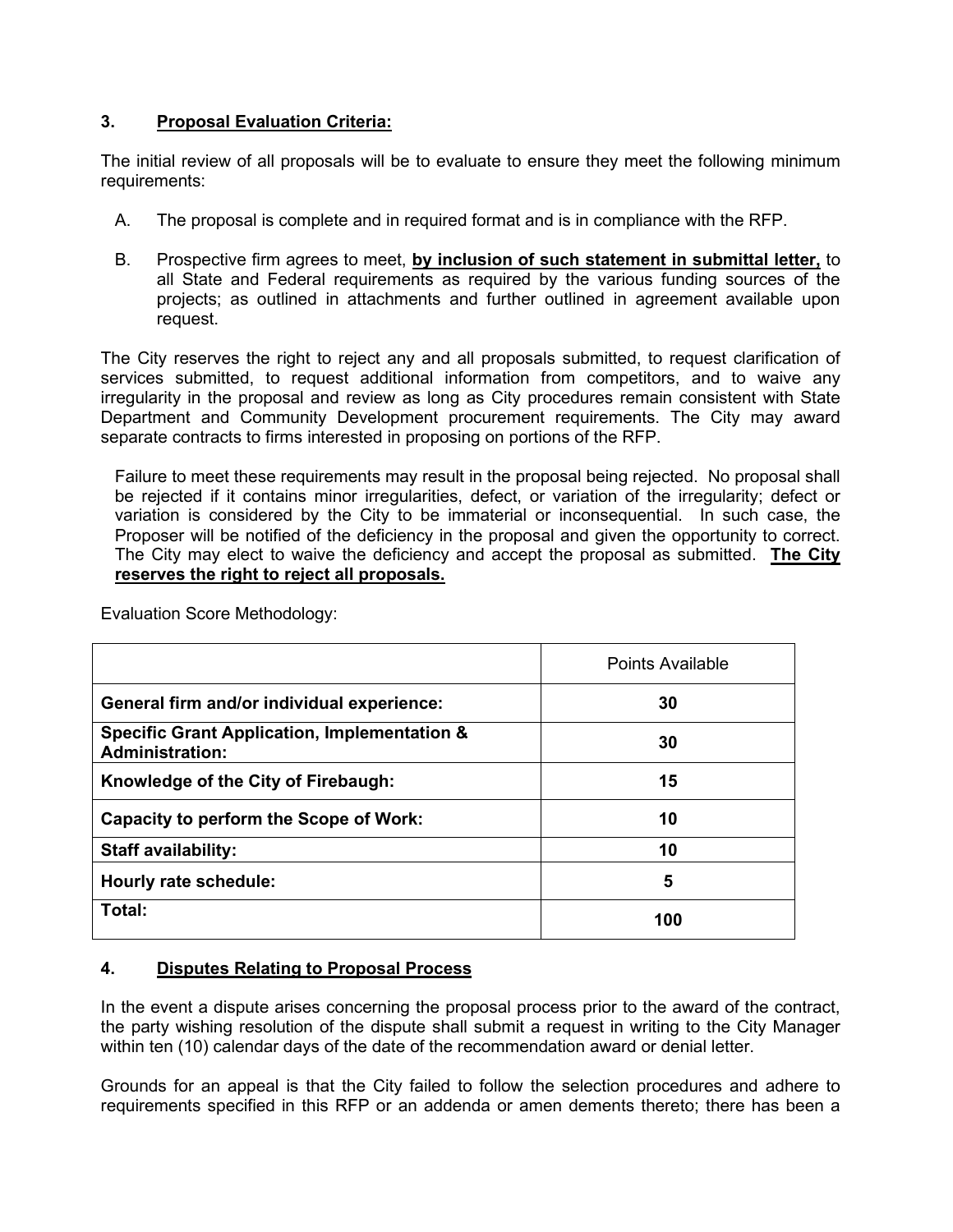violation of conflict of interest as provided by California Government Code section 87100 et seq; or violation of Federal or State law. The City will consider only those specific issues addressed in the written appeal.

The City Manager shall consider any matter appealed during a scheduled hearing, within thirty (30) days of receipt. The decision of the City Manger shall be final with respect to the matters of fact.

All disputes and/or appeals must be submitted to:

City Manager City of Firebaugh 1133 P Street Firebaugh, CA 93622

#### **5. Termination**

**Contract Termination; Debarment.** A breach of the contract clauses in 29 CFR 5.5 may be grounds for termination of the contract and for debarment as a contractor and a subcontractor as provided in 29 CFR 5.12.

This agreement at any time for cause by giving at least 14 days written notice, due to violations of any terms and/or special conditions of the agreement, upon request of HUD/City, or withdrawal of the expenditure authority.

It is a mutually understood between the parties that this agreement may have been written before ascertaining the availability of appropriation of funds, for the mutual benefit of both parties in order to avoid program and fiscal delays, which would occur if this agreement were executed after the determination was made.

This agreement is valid and enforceable only if sufficient current funds are made available to the Department by the United States Government for the Federal fiscal year. In addition, this agreement is subject to any additional restrictions, limitations, conditions or statue enacted by the Congress or State Legislature, which may affect the provisions, terms or funding of this agreement.

#### **6. Insurance Requirements:**

**Worker's Compensation Insurance**, as required by the State of California, shall be provided that is necessary in connection with the performance of any agreement with the City of Firebaugh. Said policy shall also include employer's liability coverage no less than one million dollars (\$1,000,000.00) per accident for bodily injury and disease.

**General Liability Insurance** shall be obtained by the selected proposer at its sole cost and kept in full force and effect during the term of the contract - commercial general liability insurance in the amount of one million dollars (1,000,000.00) per occurrence for bodily injury, personal injury, and property damage. Said insurance shall name the City, Agents, Officers, Employees and Volunteers as additional insured.

Automobile Liability Insurance shall be obtained by the selected proposer at its sole cost and kept in full force and effect during the term of the contract -automobile liability insurance shall be in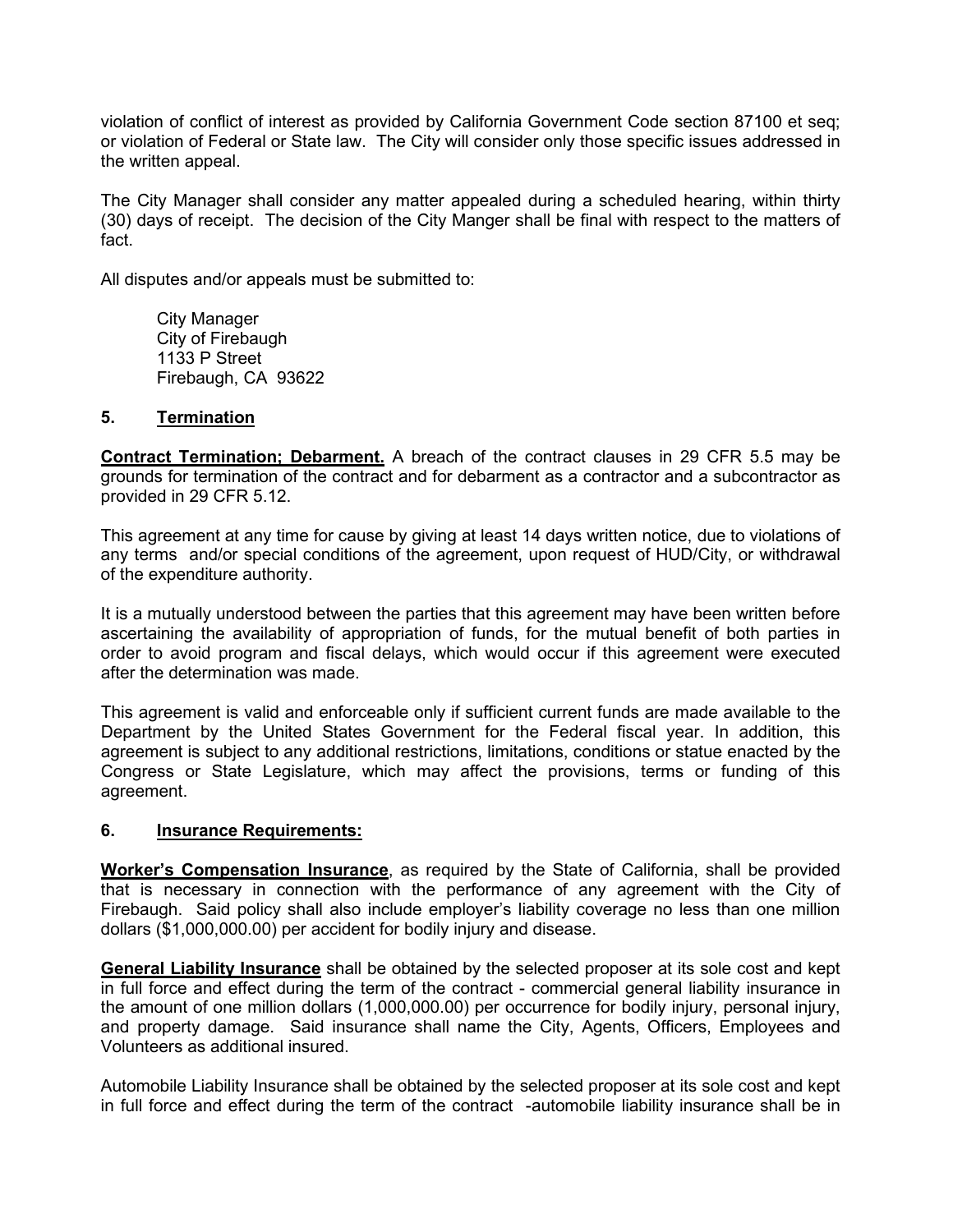the amount not less than one million dollars (1,000,000.00) per occurrence for bodily injury and property damage. Said insurance shall name the City, Agents, Officers, Employees and Volunteers as additional insured.

**Personal Liability Insurance** shall be provided or any loss arising of errors, omissions or negligent actions of the selected proposer and not in an amount less than one million dollars (1,000,000.00) per occurrence and three million dollars (3,000,000.00) aggregate.

Evidence of coverage and Certificates of Insurance naming the City, Agents, Officers, Employees, and Volunteers as additional insured shall be required prior to execution of contract(s).

## **7. Conflict of Interest:**

Pursuant to 24 CFR 570.611, no member, officer, or employee of the Grantee, or its designees or agents, no member of the governing body of the locality in which the program is situated, and no other public official of such locality or localities who exercise or have exercised any functions or responsibilities with respect to CDBG activities assisted under this part, or who are in a position to participate in a decision-making process or gain inside information with regard to such activities, may obtain a financial interest or benefit from a CDBG-assisted activity, or have a financial interest in any contact, subcontract or agreement with respect to a CDBG-assisted activity or its proceeds, either for themselves or those with whom they have business or immediate family ties, during their tenure or for one (1) year thereafter. The Grantee shall incorporate, or cause to be incorporated, in all such contracts or subcontracts a provision prohibiting such interest pursuant to the purpose of this section.

## **8. Assignment:**

Any contract resulting from this bid and any amendments or supplements thereto shall not be assignable by the successful bidder either voluntarily or by operation of law, without the written approval of the CITY and shall not become an asset in any bankruptcy, receivership, or guardianship proceedings. Any assignee would need to have equivalent qualifications as to retain award eligibility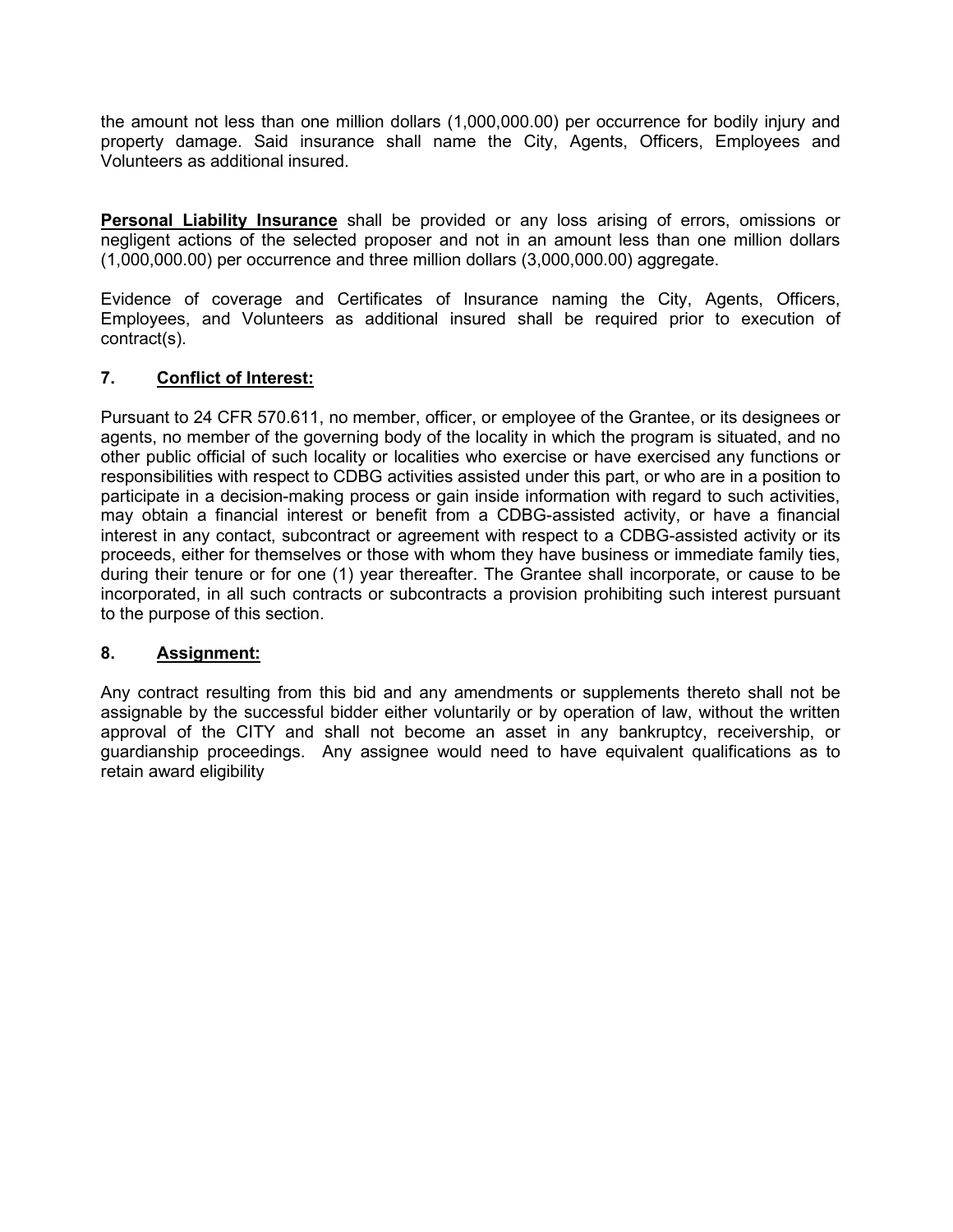## **ADDITIONAL PROVISIONS**

#### **FEDERAL TERMS AND CONDITIONS:**

During the performance of the contract, the Contractor must agree to comply with all applicable Federal laws and regulations including but not limited to the following:

#### **AFFIRMATIVE ACTION:**

The work to be performed under this contract is on a project assisted under a program providing direct federal financial assistance from the United States Department of Housing and Urban Development (HUD) and subject to 24 CFR 85.36(e). The CITY hereby notifies all bidders that it will affirmatively insure that in any contract entered into pursuant to this advertisement, disadvantaged, minority and women's business enterprises will be afforded full opportunity to submit bids in response to this invitation and will not be discriminated against on the grounds of race, color, religious creed, sex, or national origin in consideration for an award. Minority and women-owned and operated businesses encouraged to apply.

#### **SECTION 3:**

The work to be performed under this contract is on a project assisted under a program providing direct federal financial assistance from the HUD, Community Development Block Grant Program, and is subject to the requirements of Section 3 of the Housing and Urban Development Act of 1968, as amended, 12 USC 1701u. Section 3 requires that to the greatest extent feasible opportunities for training and employment be given to low and moderate income persons residing within the project area and that the contracts for work in connection with the project be awarded to eligible business concerns which are located in, or owned in substantial part by persons residing in the area of the project. Regulations for implementing the Section 3 clause are contained in 24 CFR 135, as amended, and as specified in the project specifications.

#### **NON-DISCRIMINATION CLAUSE**:

During the performance of this Agreement, Contractor and its subcontractor*s* shall not unlawfully discriminate, harass, or allow harassment against any employee or applicant for employment because of sex, race, color, ancestry, religious creed, national origin, physical disability (including HIV and AIDS), mental disability, medical condition (e.g., cancer), age (over 40*),* marital status, and denial of family care leave. Contractor and subcontractor*s* shall insure that the evaluation and treatment of their employees and applicants for employment are free from such discrimination and harassment. Contractor and subcontractors shall comply with the provision*s* of the Fair Employment and Housing Act (Gov. Code §12990 (a-f) et seq.) and the applicable regulations promulgated thereunder (California Code of Regulations, Title 2, Section 7285 et seq.). The applicable regulations of the Fair Employment and Housing Commission implementing Government Code Section 12990 (a-f), set forth in Chapter 5 of Division 4 of Title 2 of the California Code of Regulations, are incorporated into this Agreement by reference and made a part hereof as if set forth in full. Contractor and its subcontractor*s* shall give written notice of their obligations under this clause to labor organizations with which they have a collective bargaining or other Agreement.

Contractor shall include the nondiscrimination and compliance provisions of this clause in all subcontracts to perform work under the Agreement.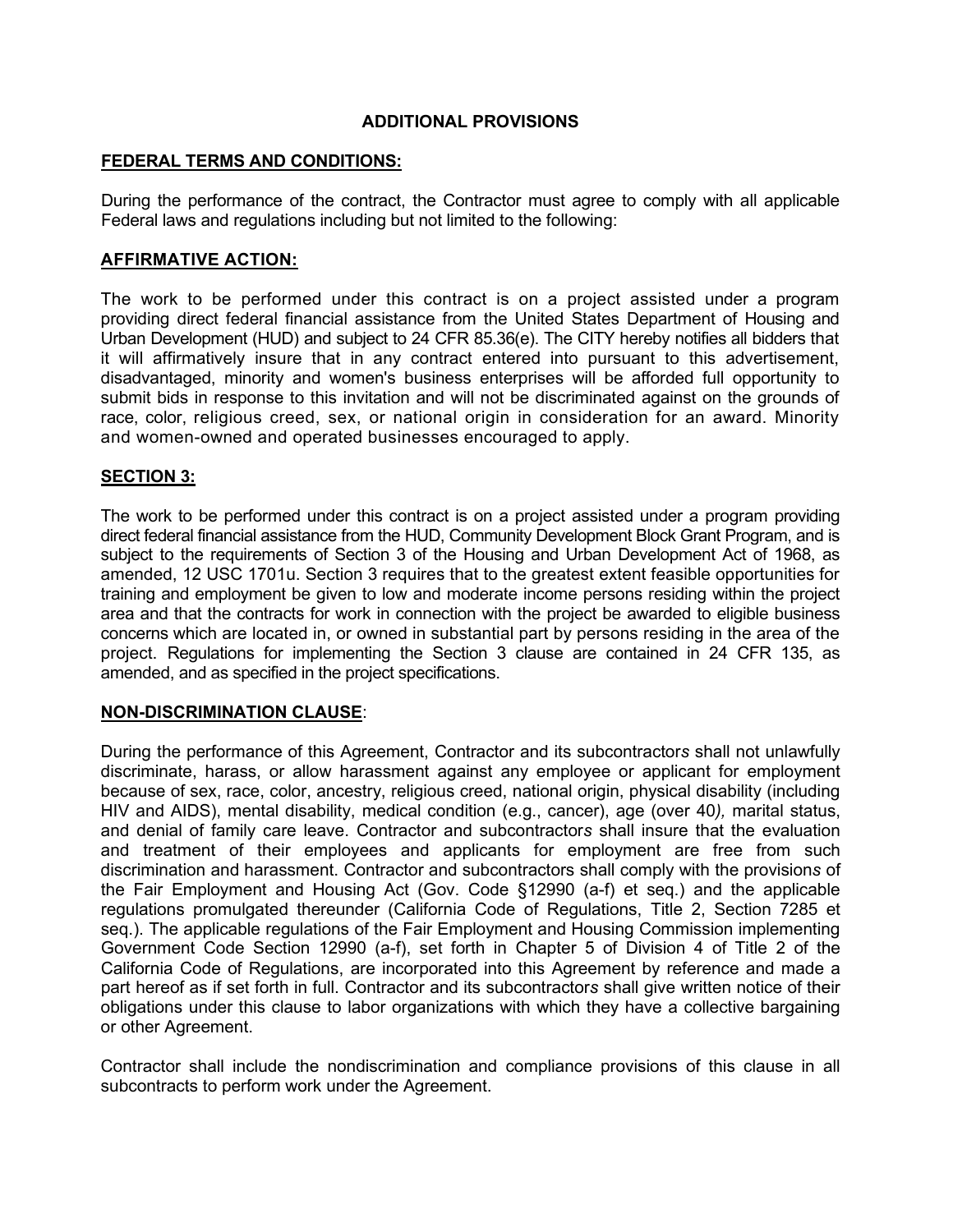# **EQUAL OPPORTUNITY:**

During the performance of this Contract, the Contractor agrees as follows:

- 1. The Contractor with comply with Executive Order 11246 of September 24, 1965 entitled Equal Employment Opportunity as amended by Executive Order 11375 of October 1967 as supplemented in Department of Labor regulations (41 CFR chapter 60).
- 2. The Contractor will not discriminate against any employee or applicant for employment because of race, color, religion, sex, or national origin. The Contractor will take affirmative action to insure that applicants are employed and that employees are treated equally during employment, without regard to race, color, religion, sex, or national origin. Such action shall include, but not be limited to, the following: employment upgrading, demotion, transfer, recruitment, or recruitment advertising; layoff or termination; rates of pay or other forms of compensation; and selection for training including apprenticeship. The Contractor agrees to post in conspicuous places, available to employees and applicants for employment, notices to be provided by the City Setting forth the provisions of this nondiscrimination clause.
- 3. The Contractor will, in all solicitations or advertisements for employees placed by or on behalf of the Contractor, state that all qualified applicants will receive consideration for employment without regard to their race, color, religion, sex, or national origin.
- 4. The Contractor will send to each labor union or representative of workers with which he has a collective bargaining agreement or other contract or understanding, a notice, to be provided by the agency contracting officer, advising the labor union or workers' representative of the contractor's commitments under Section 202 of Executive Order No. 11246 of September 24, 1965, and shall post copies of the notice in conspicuous places available to employees and applicants for employment.
- 5. The Contractor will furnish all information and reports required by Executive Order No. 11246 of September 24, 1965, and by the rules, regulations, and orders of the Secretary of Labor, or pursuant thereto, and will permit access to his books, records, and accounts by the contracting agency and the Secretary of Labor for purposes of investigation to ascertain compliance with such rules, regulations, and orders.
- 6. In the event of the Contractor's noncompliance with the nondiscrimination clauses of this contract or with any of such rules, regulations, or orders, this contract may be cancelled, terminated or suspended in whole or in part and the contractor may be declared ineligible for further Government contracts in accordance with procedures authorized in Executive Order No.11246 of Sept. 24, 1965, and such other sanctions may be imposed and remedies invoked as provided in Executive Order No.11246 of September 24, 1965, or by rule, regulation, or order of the Secretary of Labor, or as otherwise provided by law.
- 7. The Contractor will include the provisions of paragraphs (1) through (7) in every subcontract or purchase order unless exempted by rules, regulations, or orders of the Secretary of Labor issued pursuant to Section 204 of Executive Order No. 11246 of September 24,1965, so that such provisions will *be* binding upon each subcontractor or vendor. The contractor will take such action with respect to any subcontract or purchase order as may be directed by the Secretary of Labor as a means of enforcing such provisions including sanctions for noncompliance: *Provided, however,* that in the event the contractor becomes involved in, or is threatened with, litigation with a subcontractor or vendor as a result of such direction, the contractor may request the United States to enter into such litigation to protect the interests of the United States.
- 8. The Contractor shall file, and shall cause each of his subcontractors to file, Compliance Reports with the contracting agency or the Secretary of Labor as may be directed.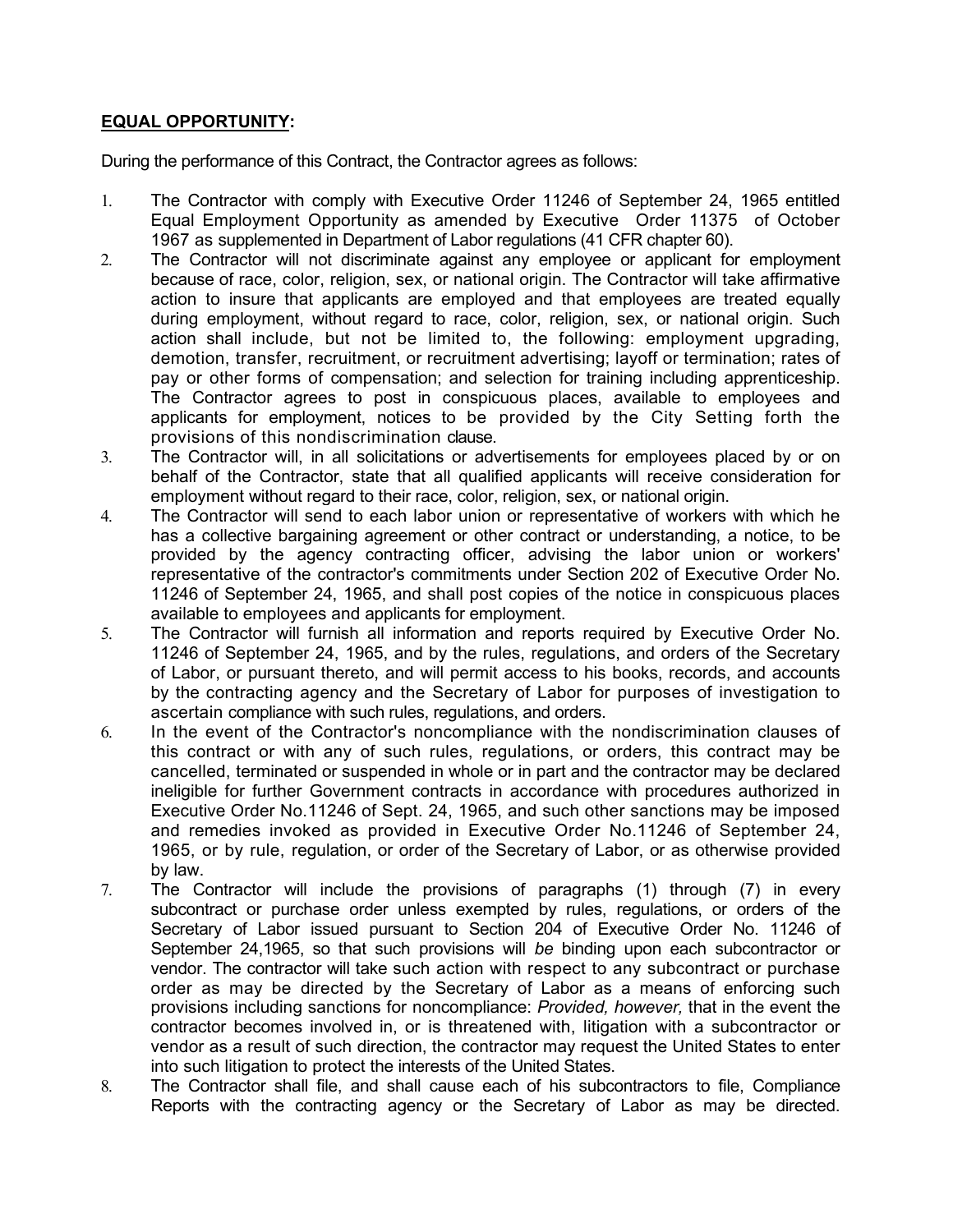Compliance Reports shall be filed within such times and shall contain such information as to the practices, policies, programs, and employment policies, programs, and employment statistics of the contractor and each subcontractor, and shall be in such form, as the Secretary of Labor may prescribe.

- 9. Bidders or prospective contractors or subcontractors may be required to state whether they have participated in any previous contract subject to the provisions of this Order, or any preceding similar Executive order, and in that event to submit, on behalf of themselves and their proposed subcontractors, Compliance Reports prior to or as an initial part of their bid or negotiation of a contract.
- 10. Whenever the Contractor or subcontractor has a collective bargaining agreement or other Contract or understanding with a labor union or an agency referring workers or providing or supervising apprenticeship or training for such workers, the Compliance Report shall include such information as to such labor union's or agency's practices and policies affecting compliance as the Secretary of Labor may prescribe: *Provided,* That to the extent such information is within the exclusive possession of a labor union or an agency referring workers or providing or supervising apprenticeship or training and such labor union or agency shall refuse to furnish such information to the contractor, the contractor shall so certify to the Secretary of Labor as part of its Compliance Report and shall set forth what efforts he has made to obtain such information.
- 11. The Secretary of Labor may direct that any bidder or prospective contractor or subcontractor shall submit, as part of his Compliance Report, a statement in writing, signed by an authorized officer or agent on behalf of any labor union or any agency referring workers or providing or supervising apprenticeship or other training, with which the bidder or prospective contractor deals, with supporting information, to the effect that the signer's practices and policies do not discriminate on the grounds of race, color, religion, sex or national origin, and that the signer either will affirmatively cooperate in the implementation of the policy and provisions of this order or that it consents and agrees that recruitment, employment, and the terms and conditions of employment under the proposed contract shall be in accordance with the purposes and provisions of the order. In the event that the union or the agency shall refuse to execute such a statement, the Compliance Report shall so certify and set forth what efforts have been made to secure such a statement and such additional factual material as the Secretary of Labor may require.
- 12. The Contractor will cause the foregoing provisions to be inserted in all subcontracts for work covered by this Agreement so that such provisions will be binding upon each subcontractor, provided that the foregoing provisions shall not apply to contracts or subcontracts for standard commercial supplies or raw materials.

#### **CONFLICT OF INTEREST OF MEMBERS, OFFICERS, OR EMPLOYEES OF CONTRACTORS, MEMBERS OF LOCAL GOVERNING BODY, OR OTHER PUBLIC OFFICIALS:**

Pursuant to 24 CFR 570.611, no member, officer, or employee of the Grantee, or its designees or agents, no member of the governing body of the locality in which the program is situated, and no other public official of such locality or localities who exercise or have exercised any functions or responsibilities with respect to CDBG activities assisted under this part, or who are in a position to participate in a decision-making process or gain inside information with regard to such activities, may obtain a financial interest or benefit from a CDBG-assisted activity, or have a financial interest in any contract, subcontract or agreement with respect to a CDBG-assisted activity or its proceeds, either for themselves or those with whom they have business or immediate family ties, during their tenure or for one (1) year thereafter. The Grantee shall incorporate, or cause to be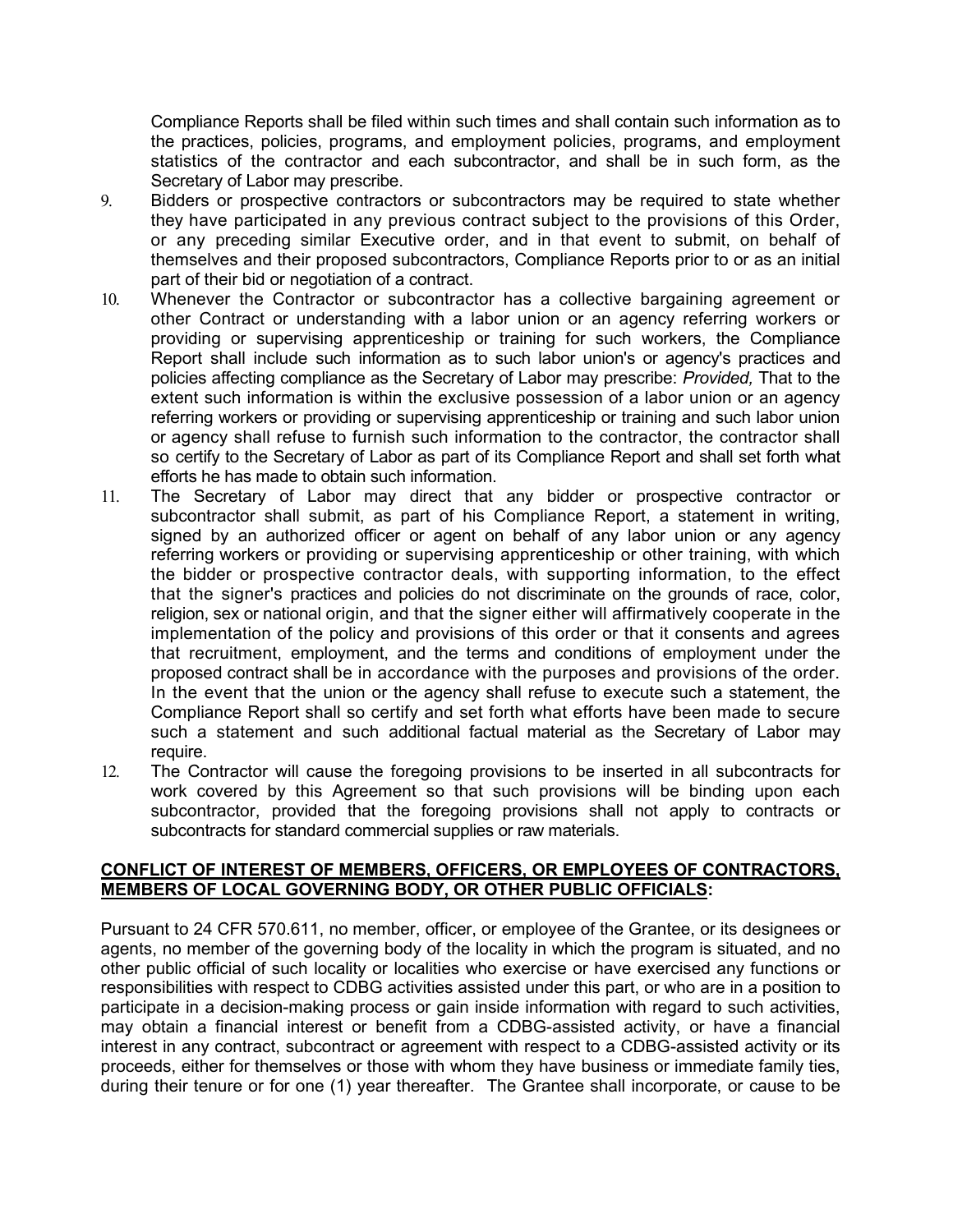incorporated, in all such contracts or subcontracts a provision prohibiting such interest pursuant to the purposes of this Section.

#### **INSURANCE:**

Maintenance, if so required by law, unemployment insurance, disability insurance and liability insurance, which is reasonable to compensate any person, firm, or corporation, who may be injured or damaged by the contractor, or any subcontractor in performing the grant activity(ies) or any part of it.

#### **DISADVANTAGED/MINORITY/WOMEN BUSINESS ENTERPRISE FEDERAL REGULATORY REQUIREMENTS UNDER 24 CFR 85.36(e):**

The Contractor will take all necessary affirmative steps to assure that minority firms, women's business enterprises, and labor surplus area firms are used when possible.

- 1. Affirmative steps shall include:
	- i. Placing qualified small and minority businesses and women's business enterprises on solicitation lists:
	- ii. Assuring that small and minority businesses, and women's business enterprises are solicited whenever they are potential sources;
	- iii. Dividing total requirements, when economically feasible, into smaller tasks or quantities to permit maximum participation by small and minority business, and women's business enterprises;
	- iv. Establishing delivery schedules, where the requirement permits, which encourage participation by small and minority business, and women's business enterprises;
	- v. Using the services/assistance of the Small Business Administration (SBA), and the Minority Business Development Agency (MBDA) of the Department of Commerce.

#### **COPELAND "ANTI-KICKBACK" ACT (18 U.S.C. 874):**

Contractor shall comply with the Copeland "Anti-Kickback" Act (18 U.S.C. 874) as supplemented in Department of Labor regulations (29 CFR Part 3).

#### **COMPLIANCE WITH ALL FEDERAL LABOR STANDARD PROVISIONS:**

Contractor shall comply with all provisions contained in the form HUD-4010, Federal Labor Standards Provisions.

#### **COMPLIANCE WITH SECTIONS 103 AND 107 OF THE CONTRACT WORK HOURS AND SAFETY STANDARDS ACT (40 U.S.C. 327-330):**

Contractor will comply with Sections 103 and 107 of the Contract Work Hours and Safety Standards Act (40 U.S.C. 327-330) as supplemented by Department of Labor regulations (29 CFR part 5). Requires the contracting officer to insert the clauses set forth in 29 CFR part *5,*  Construction contracts awarded by grantees and subgrantees in excess of \$2000, and in excess of \$2500 for other contracts, which involve the employment of mechanics or laborers)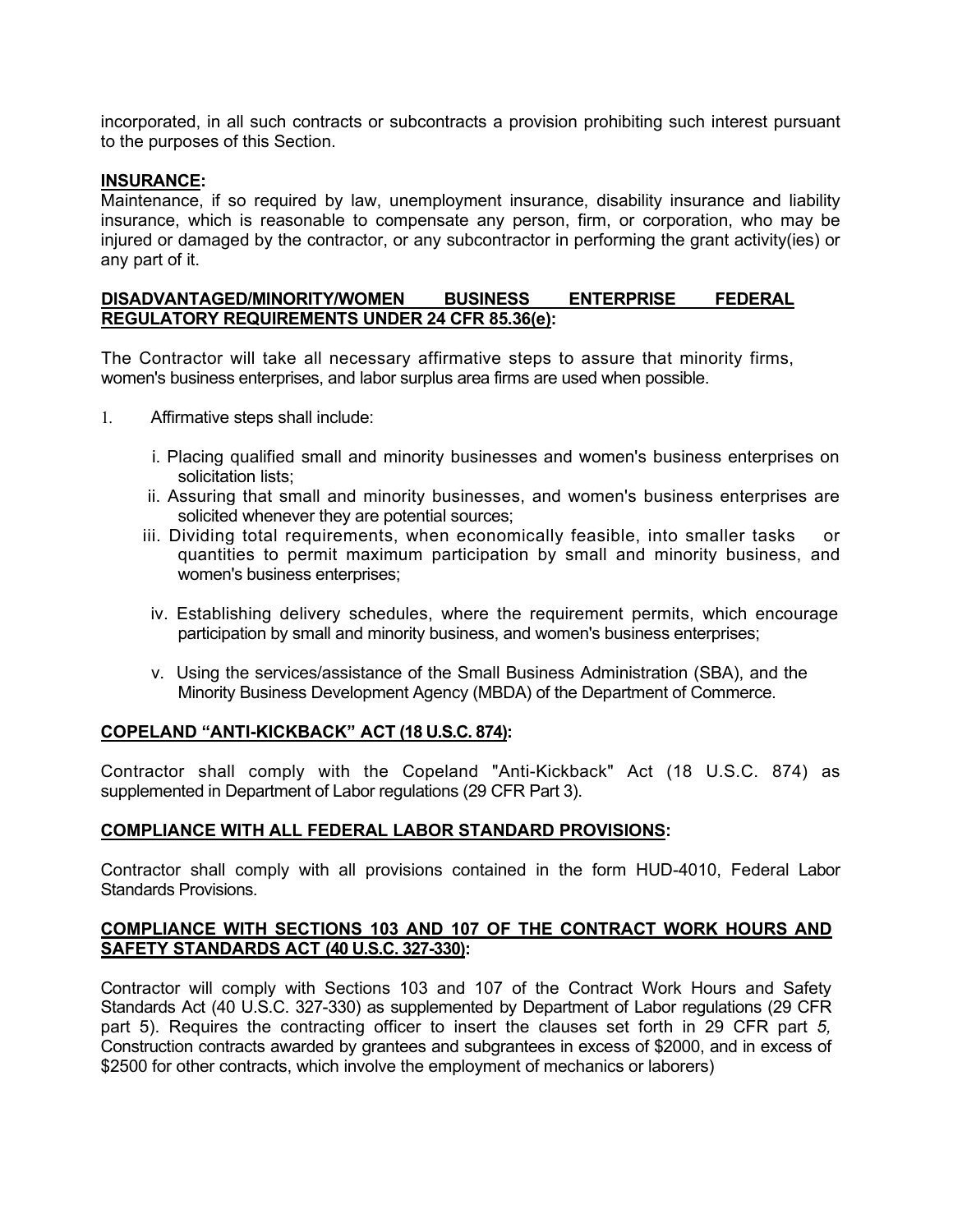# **REQUIREMENTS AND REGULATIONS PERTAINING TO DATA AND DESIGN:**

All data, design, and engineering work created under this Agreement shall be owned by the City and shall not be subject to copyright protection. The rights to any invention which is developed in the course of this Agreement shall be the property of the City.

## **REQUIREMENTS AND REGULATIONS PERTAINING TO REPORTING:**

The City, State CDBG, HUD and the Comptroller General of the United States or any of their duly authorized representatives shall be granted access to any books, documents, papers and records of Contractor which are directly pertinent the contract.

## **COMPLIANCE WITH CLEAN AIR ACT AND CLEAN WATER ACT:**

Contractor shall comply with all applicable standards, orders and requirements issued under Section 306 of the Clean Air Act (42 U.S.C. 1857(h).

- 1. Contractor shall comply with all applicable standards, orders and requirements issued under Section 508 of the Clean Air Act (33 U.S.C. 1368).
- 2. Contractor shall comply with Executive Order 11738 and Environmental Protection Agency regulations (40 CFR Part 15).

## **COMPLIANCE WITH ENERGY POLICY AND CONSERVATION ACT (Pub. L. 94-163, 89 Stat. 871):**

The Contractor shall comply with the mandatory standards and policies relating to energy efficiency, which are contained in the state energy conservation plan issued in compliance with the Energy Policy and Conservation Act (Pub. L. 94-163,89 Stat. 871).

## **D/MBE/WBE IMPLEMENTATION GUIDELINES:**

The following information, as applicable, shall be retained by Contractor and produced upon request by General Services if determined by General Services to be necessary to establish the bidder's "good faith efforts" to meet the Disadvantaged/Minority/Women Business Enterprise (D/M/WBE) requirements.

- 1. The names and dates of advertisement of each newspaper, trade paper, and minority- focus paper in which a request for D/M/WBE participation for this project was placed by the bidder.
- 2. The names and dates of notices of all certified D/M/WBEs solicited by direct mail for this project and the dates and methods used for following up initial solicitations to determine with certainty whether the D/M/WBEs were interested.
- 3. The items of work for which the bidder requested subbids or materials to be supplied by D/M/WBEs, the information furnished interested D/M/WBEs in the way of plans, specifications and requirements for the work, and any breakdown of items of work into economically feasible units to facilitate D/M/WBE participation. Where there are D/M/WBEs available for doing portions of the work normally performed by the bidder with his own forces, the bidder will be expected to make portions of such work available for D/M/WBEs to bid on.
- 4. The names of D/M/WBEs who submitted bids for any of the work indicated in (3) above, which were not accepted, a summary of the bidder's discussions and/or negotiations with them, the name of the subcontractor or supplier that was selected for that portion of